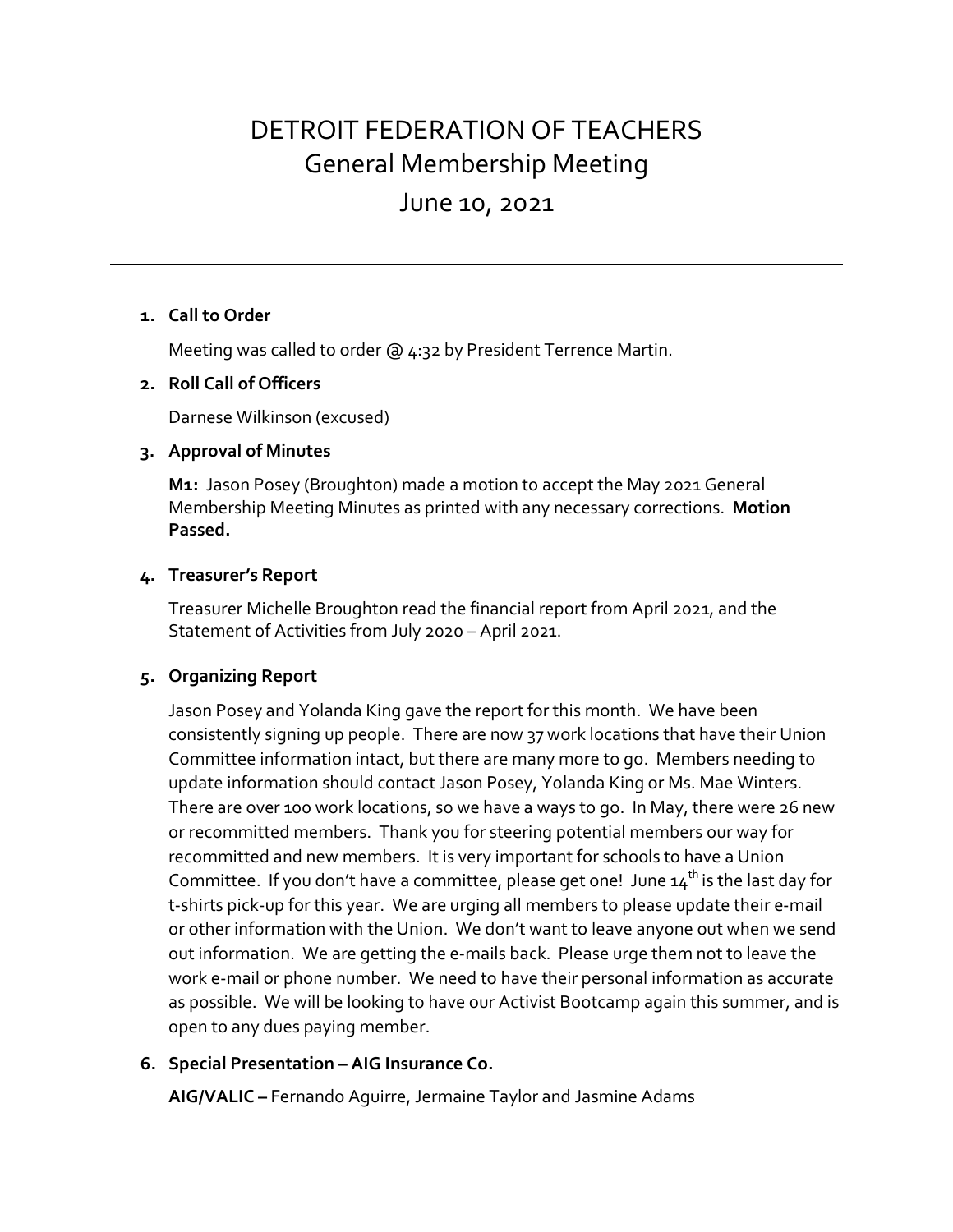**M2:** Procedural motion made by Sarah Niemi (Posey) that a maximum of 15 minutes will be allowed for discussion or questions after both the President's report and the Executive Vice President's report. **Motion Passed**.

### **7. President's Report**

- **a. Bargaining** We are making a lot of headway relative to contract cleanup. It is imperative that wages are raised to help us be competitive with other districts in the area. We would like a long-term deal. Our current, one year deal expires on June 30<sup>th</sup>. What we don't want to continue to do is bargain with the District every year. We would like to get a 3-4 year deal. Ideally, we would like to have an agreement by the end of this month, but we want to make sure that any deal presented is the very best that we can get. Getting us above \$870,000 and making sure that steps continue to occur, and hefty bonuses are what we are looking for.
- b. **Return to School LOA, FALL 2021 –** It is moving, class size, hazard pay for all members and scheduling. Virtual school is new that the District is trying to implement for next year. State funding is a must. Selection should happen soon, and should be based on a seniority basis. There will be an application process in moving forward with this. We want to make sure that those working virtually has all that they need to make it successful. Class sizes and caseloads for ancillary staff is important and must be addressed moving forward. Although COVID numbers are going down and vaccinations are going up, it is not over. We are meeting with the District tomorrow, so we hope that the questions raised today will be addressed. We would like to have more bargaining member update meetings throughout this process.
- c. **Summer School LOA** \$32.50 and a flat hazard pay rate of \$150 will be added. There are no virtual options for summer school this year.
- **d. 2021/2022 DFT Meetings** For the past year and a half, we have only been able to meet via Zoom. We have been able to get more members for these meetings, averaging close to 500 people each month. It has saved us money with cost of a location and with printing. We would like to survey Members to see what is preferred. This survey will be sent to all in an e-mail following this meeting.

#### **8. Executive Vice President's Report**

**a. Dues: Recommit – Expiration – Retirement**

Please let your colleagues know that the last dues deduction for this year on July  $13<sup>th</sup>$ . Pay 22 is on July  $13<sup>th</sup>$ . If your dues are off or about to go off, please contact us so we can update your payment information. The first pay is September  $21^{st}$ , and dues will resume. If your dues go off, it will not resume in September and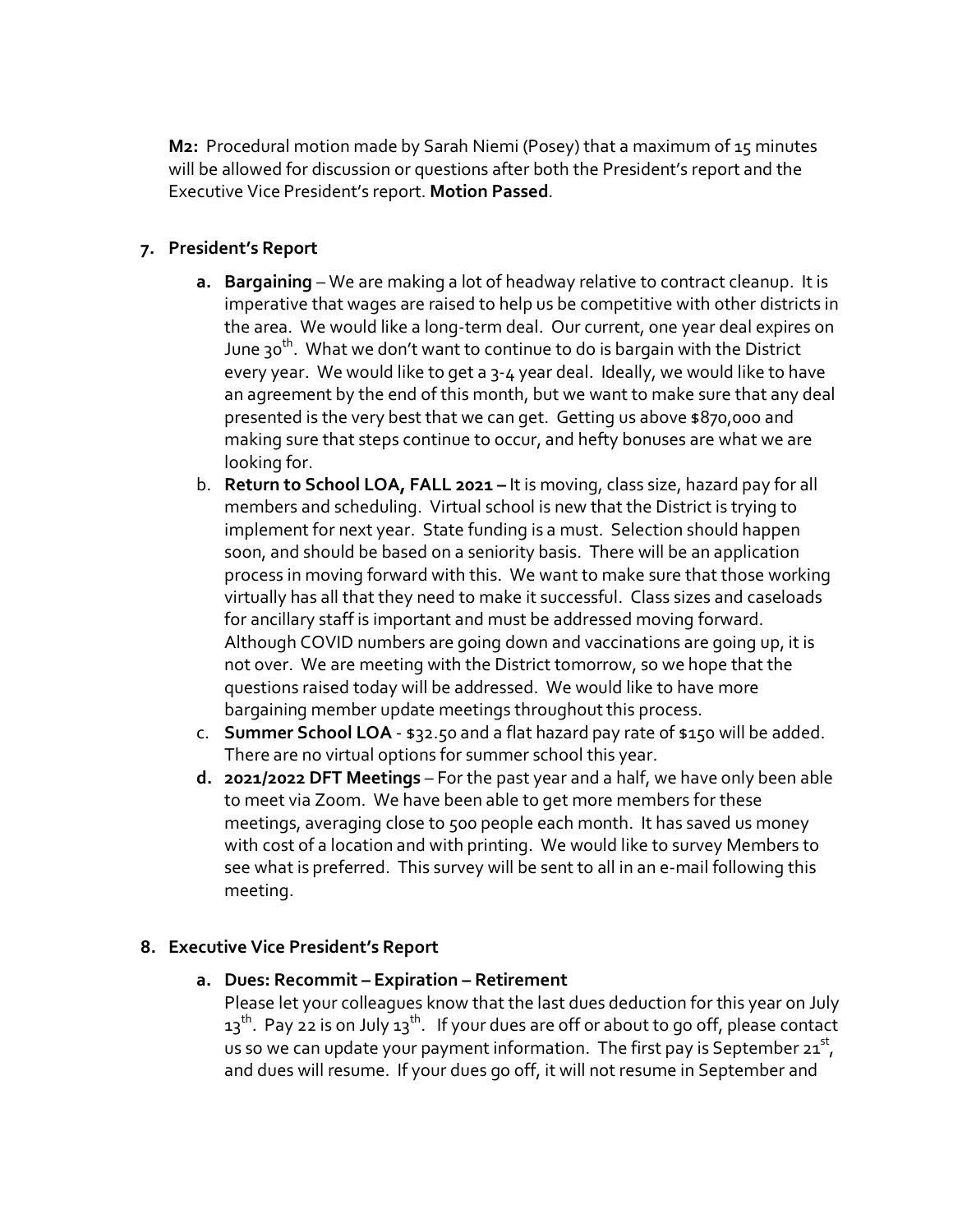the accounts have to be turned back on. There are no deductions for the additional 4 pays for those on 26 pays.

- **a. COVID Vaccination Compensation & Hours -** the District has done a great job of compensating people for the COVID vaccine, however, we are still looking for the 16 hours promised. They need to make sure that those days are added, *now*. Current retirees don't have a sick bank. How will that be resolved? How will the 16 hours affect the evaluation? With the additional time, can they not be penalized with the addition of the time? The Evaluation Team stated they would NOT deduct points from those who use those two additional days. We will check with the high-level cabinet for hard confirmation. Subs do not have an illness bank, so the District has to figure out how to compensate them for that. Retirees should be able to add this time to their final hours/days to be compensated for in their retirement.
- **b. DFT Prep Kits –** we have a lot of goodies to give to our paying Members.
- **c. June Jam –** do not log off after our meeting today. We have been working hard and we want to have some fun. We are limited to Zoom. Get your dancing shoes ready, or boogie barefoot. Let's have fun!

# **Q & A**

- **Marnina Falk** Is there any movement on the 5 prep periods a week? *TM: We presented this last week, and for the AI's as well.*
- **Sherita Burris** Has the list of illnesses that we can get such as COVID. I am not sure if I am going to get the vaccine. If you choose virtual, you will have to go into the building. *TM: any questions in regards to students need to be directly addressed by the District and the School Board. We do think that it defeats the purpose of going into a building to teach virtually, especially if you are already medically fragile. We are looking at those other diseases to have them added to the infectious disease list.*
- **Nicole Conoway (CMA)** I don't think students and teacher's needs need to be addressed together. We can't punish students and parents who wish to stay home to stay safe. I hope that we are adamantly hoping that we are trying to get salary increases as opposed to bonuses. In summer school, HS is supposed to be credit recovery. What is actually supposed to be happening?
- **Cassandra Davis (Speech Durfee/Central)** Salary negotiations and people at the top, is it being discussed that the top is getting a bonus that is equal or more than a step increase. It is getting hot and snow days. *TM: There has been no discussion about losing snow days. We have moved steps and the folks on the top get a percentage increase. If it is too hot, or too cold, there are strategies in place to address this.*
- Dwayne Harvey In regards to the mask mandate and teaching. I had COVID and I have not been vaccinated. *TM: as requirements with the CDC changes, we will roll with that. 6 ft, hand washing, hand sanitizer and a wearing a mask are still in effect.*
- **Sarah Berlin** We are due to talk about the new hires if the statute changes and does not change. Learning Centers has not been discussed. We will update members when this changes.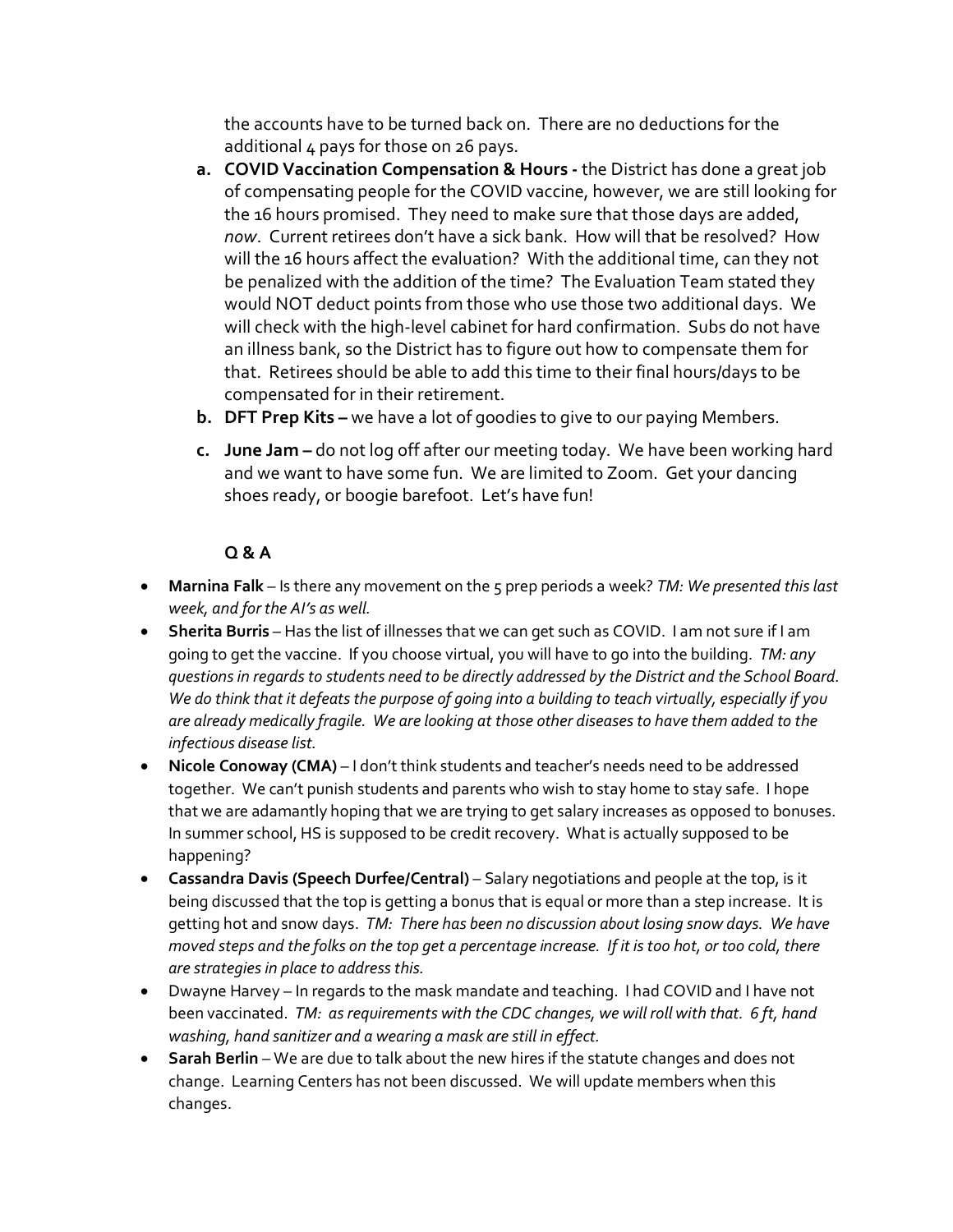- **Rene Rosa Espiranza** In terms of the contract, have we looked at the return of 15 days as opposed to 12? We have a lot of members who are really sick. Could we have the restriction of waiving how and when sick days can be donated? Those who are not vaccinated looking at 6ft. vs. 3 ft. *TM: Illness days and donations. LW-L: Many of members can't get those donated days because of the amount of days that the member has to be off before they can get those days donated. It has been proposed.*
- **Nicole Wells (Westside Academy)** we need to get things that we have lost such as Longevity and Lunchroom Duty, Workshop and Summer School pay needs to be increased. How much of DPSCD budget is allocated for teacher salaries? We are the lowest paid at the top of the scale in the tri-county area. *TM: I don't have the figure in front of me, but it is not where I want it to be.*
- **Cassandra Wells (Detroit School of Arts)**  Are LD teachers still critical? Is everyone getting a pay increase? *TM: I am looking at everyone getting an increase. We have not received the critical shortage yet.*
- **Karl Burnett (Attendance Agents)** Will Attendance Agents be included in a raise as well? I have heard that the District is hiring people outside to conduct Home Visits.
- **Carrie Williams (School at Marygrove)** What kind of Union are we that we censor Members and are not allowed to use the chat. *TM: Any member that has a question can ask, but being disrespectful to guests is wrong.*
- **Jeanine Wilson (Vernor)** Science teachers in the district are being forced to teach Social Studies and other subject. Will the Union look at this because I am not certified to teach these other subjects. Is there any way that we can get Principals to not use the scores and evaluations of students who have not been in school? How can you show growth if there is only a pre-test data or post-test data. *TM: If you are doing that and being forced to do so, we need to talk to you offline. The contract is clear that you cannot teach outside of your certification. Evaluations have been addressed in the past, and we will continue to push against this, even though this is not a subject of bargaining.*
- **Allison Gorin (Earhart)** iReady is being used for my student growth. I am wondering if the window can be extended, as the information had to be in by the  $8<sup>th</sup>$  while the window is open until the 17th. I got a notice yesterday that said that I have to take Orton Gillingham this summer. Why wasn't this offered during the school year? *TM: I was unaware of this so, I will have to look into it.*
- **Thomas VanHulle** Instructional days and hours is determined by the bus schedule. *TM: These are the things that our Calendar Committee will be looking at.*
- **Tracey Arneau (Bennett)** I would like to see the number of hours we work. I am concerned about the cost of our healthcare. I would like to see this upfront before any contract is ratified. It should not be a mystery. *TM: I am happy to provide the 12 or 13 different plan designs being offered.*
- **9. Old Business**
- **10. New Business**
- **11. Good of the Order**